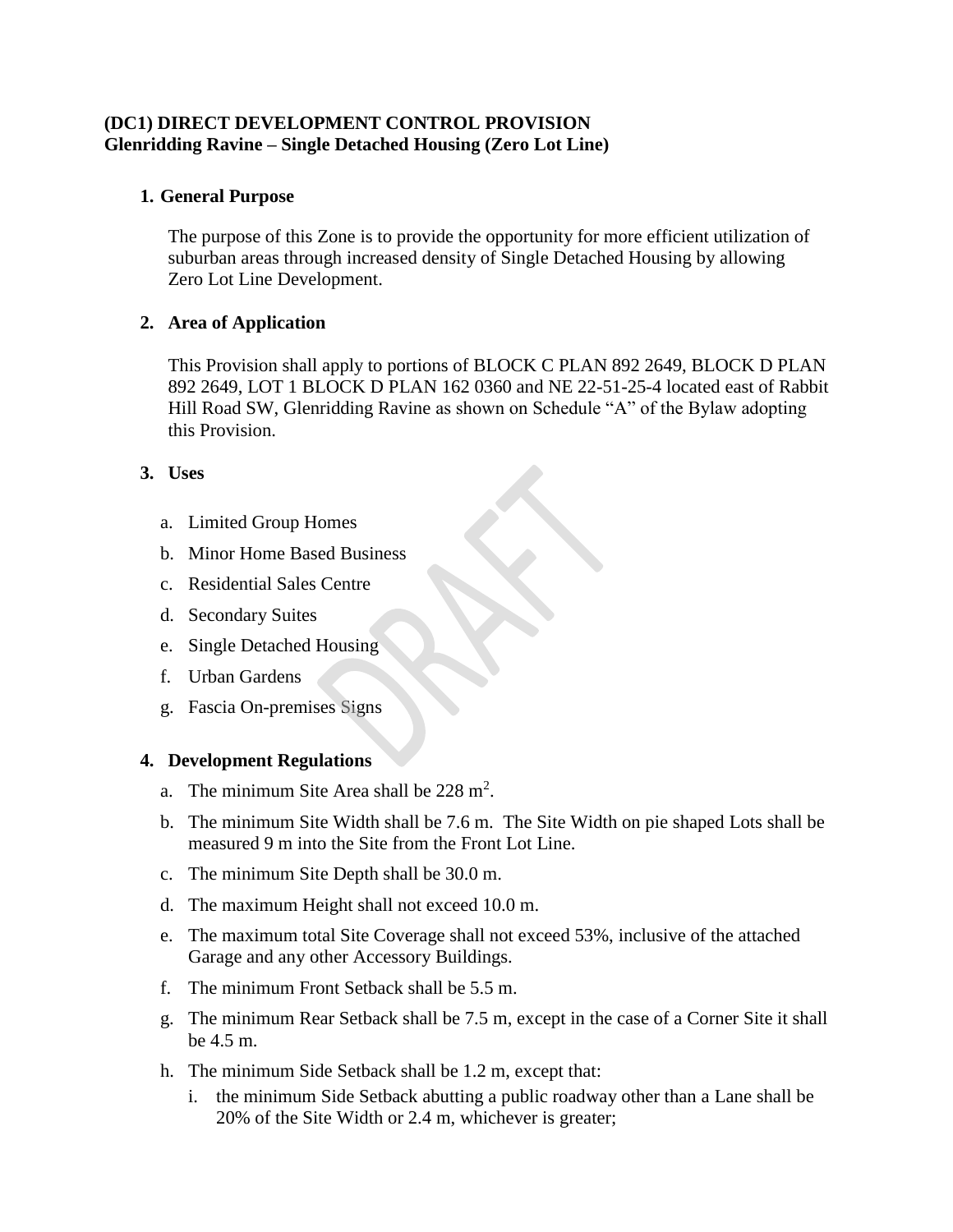- ii. where a Garage is attached to the principal building, and the vehicle doors of the Garage face a flanking public roadway other than a Lane, the minimum Side Setback shall not be less than 4.5 m; and
- iii. Zero Lot Line Development may be permitted where:
	- A. the other Side Setback is a minimum of 1.5 m;
	- B. all roof leaders from the Dwelling are connected to the storm sewer service;
	- C. all roof leaders from Accessory buildings are connected to the storm sewer service
	- D. no roof leader discharge shall be directed to the maintenance easement; and
	- E. the owner of the adjacent Site register against title, a private maintenance easement a minimum of 1.5 m wide that provides for:
		- I. a 0.30 m eave encroachment easement with the requirement that the eaves must not be closer than 0.90 m to the eaves on the adjacent building;
		- II. a 0.60 m footing encroachment easement;
		- III. a drainage swale, constructed as per the City of Edmonton Design and Construction Standards; and
		- IV. permission to access the easement area for maintenance of both properties.
- i. Single Detached Housing shall be developed in accordance with the following regulations:
	- a. all Dwellings shall include a front attached Garage; and
	- b. identical floor plans with similar front elevations must be separated by a minimum of one Lot unless finishing treatments are substantially different.
- j. Corner Sites shall have flanking side treatments similar to the front elevation.
- k. Separation Space shall not be required:
	- a. where side walls of Abutting buildings face each other and Habitable Room windows are not located directly opposite each other, such that privacy is not impacted, and:
		- I. in the case of Dwellings on separate Sites, each development complies with the minimum Side Setback requirements for each Dwelling.
- l. For Zero Lot Line Development, the Garage, Parking Area, or driveway shall not encroach on the private maintenance easement.
- m. All roof drainage shall be directed away from buildings and to a public roadway, or to a drainage work. Applications for Development Permits shall include a detailed drainage plan showing the proposed drainage of the Site.
- n. A maximum of one Dwelling per Lot shall be allowed in this Zone. Except where Secondary Suites are allowed, then two Dwellings per Lot shall be allowed.
- o. The minimum site area for Secondary Suites shall be 228 m2.